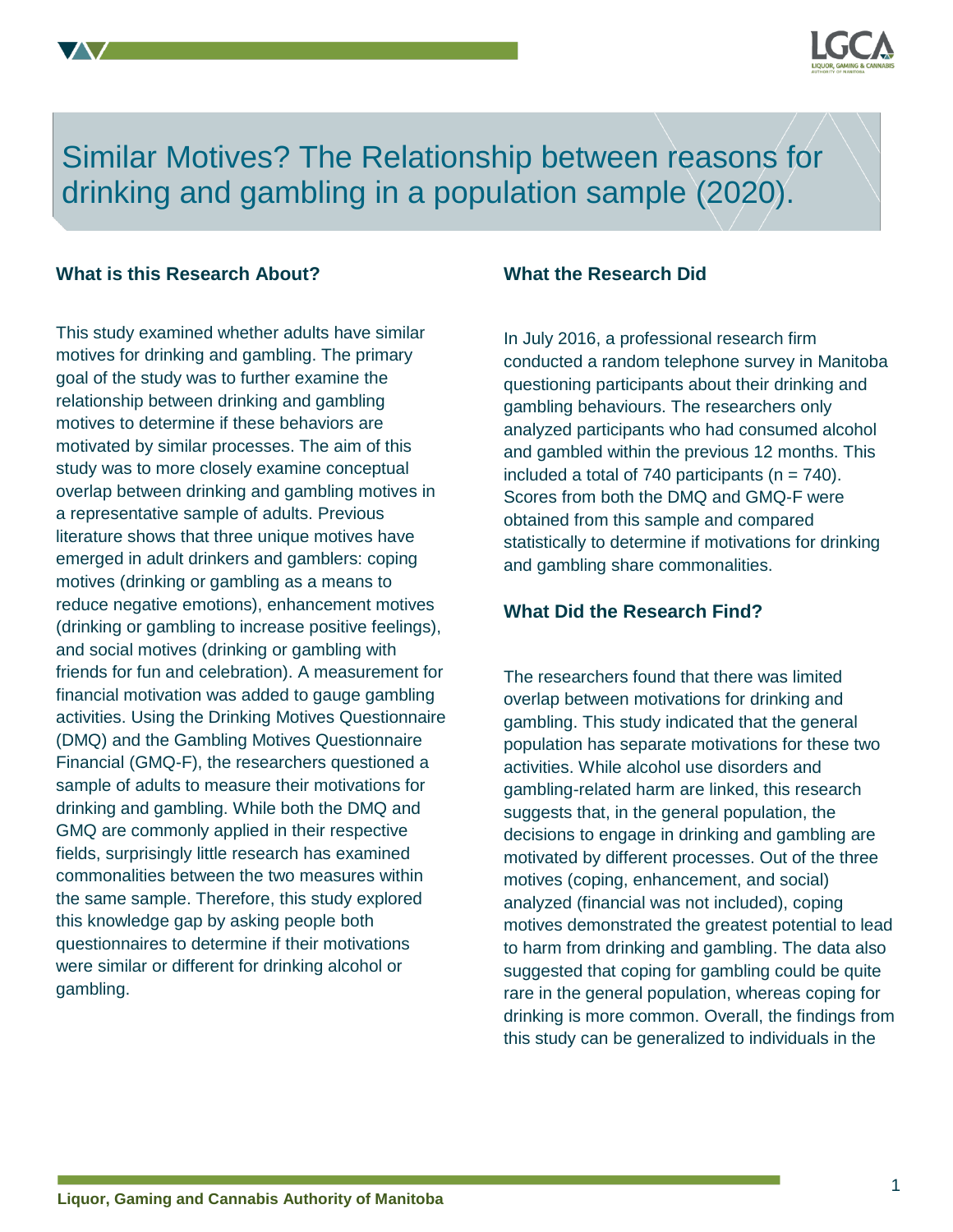

population who drink alcohol and gamble, but may not apply to at-risk individuals who engage in these behaviours at much higher intensities. While it may be true that motivations are distinct for the general population, this may not be the case for people with higher rates of problematic activity. As this study focused on the general population rather than a specific behavioural group, there is a need for future investigation into at-risk groups that may experience the most harm from drinking alcohol and gambling.

## **How Can You Use This Research?**

This research has clinical and policy development implications to advance the understanding of those working in the health or public sectors that people who drink and gamble do so for different reasons. When developing policy interventions, such as public education campaigns, policy-makers need to take into account that people might require different information to minimize alcohol- and gamblingrelated harm.

### **What You Need to Know**

While alcohol use disorders and gambling-related harm are linked, this research suggests that in the general population, the decisions to engage in drinking and gambling are motivated by different processes. Further research is needed to better understand the potential overlap of motivations between these addictive behaviours in the general population, and among at-risk people experiencing harm from alcohol use and gambling disorders. The results of this study provides evidence that motives for drinking and gambling are not synonymous and arise from distinct processes. This realization may have important implications for the design of

interventions and the implementation of public policy.

## **Citation**

Thomas, J., McGrath, D., & Dechant, K. (2020). Similar motives? The relationship between reasons for drinking and gambling in a population sample. *International Gambling Studies, 20(2), 315-330.*  <http://doi.org/10.1080/14459795.2020.1746378>

## **Keywords**

Drinking motives; gambling motives; gambling; alcohol; confirmatory factor analysis

## **Notes on Contributors**

*Jasmine Thomas* completed a PhD in Sociology at the University of Alberta and is a Research Analyst with the LGCA.

*Daniel S. McGrath* is and Assistant Professor at the University of Calgary and the Alberta Gambling Research Institute (AGRI) Chair in gambling research.

*Kristianne Dechant* is the Chief Executive Officer at the LGCA and has conducted academic gambling research since 2005.

Prepared by Brett MacDonald (Research Assistant).

# **Liquor, Gaming and Cannabis Authority of Manitoba (LGCA)**

The LGCA is the regulator of liquor, gaming and cannabis in Manitoba. The LGCA serves the public